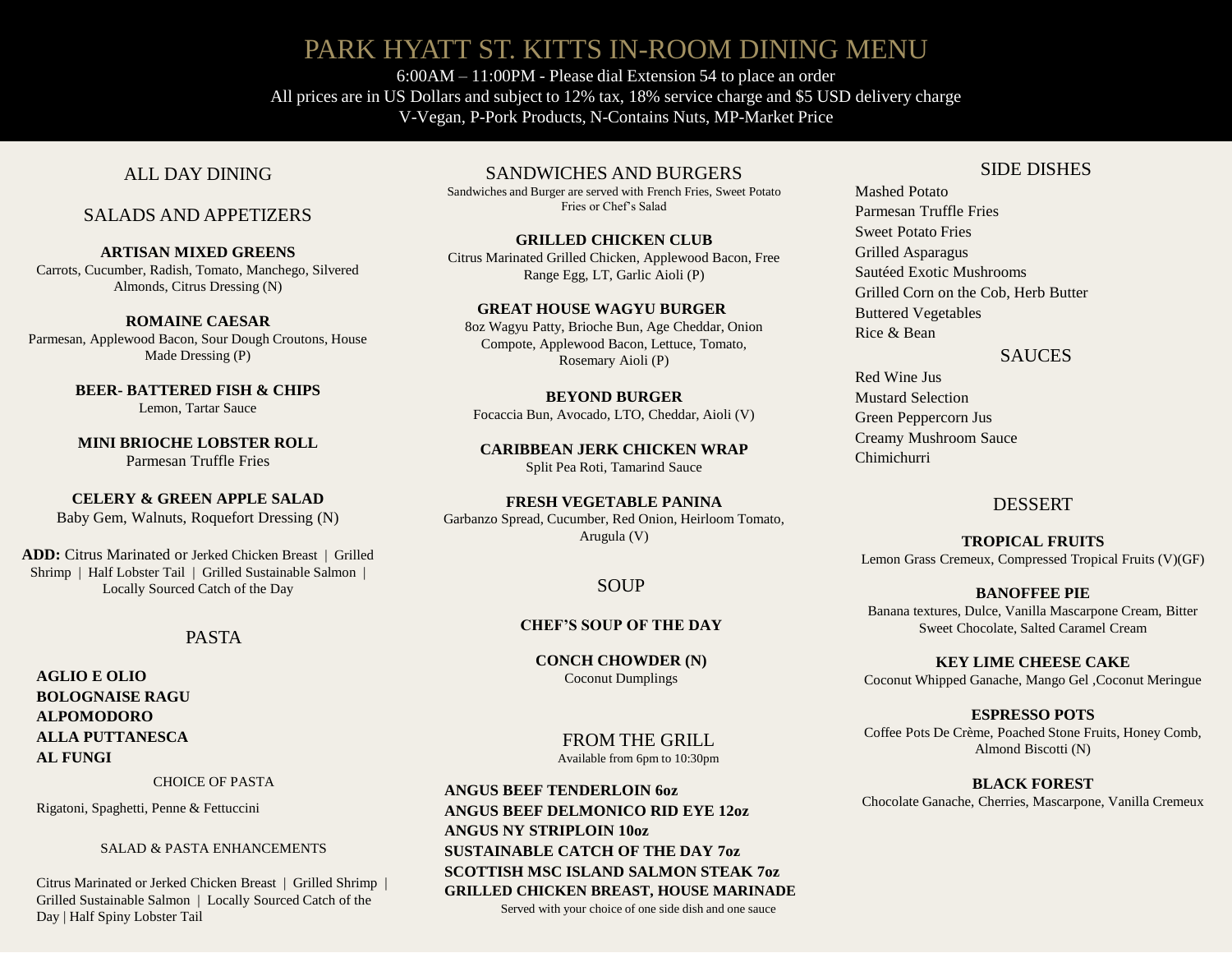# PARK HYATT ST. KITTS IN-ROOM DINING MENU

6:00AM – 11:00PM - Please dial Extension 54 to place an order All prices are in US Dollars and subject to 12% tax, 18% service charge and \$5 USD delivery charge V-Vegan, P-Pork Products, N-Contains Nuts, MP-Market Price

### BREAKFAST

#### **PLAIN, BANANA OR CHOCOLATE CHIP PANCAKE**  Fresh Berries, Crème Chantilly, Pure Maple Syrup

**BELGIAN WAFFLES** Fresh Berries, Crème Chantilly, Pure Maple Syrup

**'FRENCH TOAST' (N)** House-made Challah, Coconut & Almond Streusel, Mascarpone, Spiced-Rum Blueberry Compote

**SMOKED SALMON & AVOCADO BAGEL** House-made Bagel, Dill Cream Cheese, Vine-Ripe Tomato, Cucumber, Shaved Red Onion Capers & Mesclun

**CARIBE BREAKFAST WRAP (V) (GF)** 

Grilled Roti Wrap, Scrambled Tofu, Potato, Charred Tomato Salsa, Spring Onion, Avocado

**TWO EGGS – ANY STYLE (P)** Served with Bacon, Country Pork Sausage, or Chicken Sausage and Hash Brown Potato with Roasted Tomato

### **TWO EGG OMELET (P)**

Smoked Ham, Smoked Salmon, Roasted Mushrooms, Tomato, Baby Spinach, Kale, Aged Cheddar, Feta, Mozzarella, Onions or Bell Peppers. Served with Bacon, Country Pork Sausage, or Chicken Sausage and Hash Brown Potato with Roasted Tomatoes

**EGG WHITE FRITTATA** Baby Spinach, Piperade, Sheep's Milk Feta, Crispy Kale

#### **BENEDICT**

Choice of Ham, Smoked Salmon or Lump Crab, with Spinach, Sauce Hollandaise & English Muffin

HOUSE MADE MORNING BAKERY

Served with your Choice of Any Two: Local Honey, Nutella, Local Fruit Preserve, Butter

**BAKERY BASKET**  Choice of two, Pain Au Chocolate, Croissant, Fruit Danish, Muffin, Baguette, Bake of the Day

#### **GLUTEN FREE BASKET**

**SELECTION OF SLICED BREAD** TWO SLICES FOUR SLICES Rye, Whole Grain, White, Wheat, Sourdough

### BREAKFAST GRAINS

#### **CEREAL**

Raisin Bran, Country Corn Flakes, Multigrain Square, Cocoa Puffs, Home Made Granola (N). *Served with Fresh Milk, Skimmed Milk, Full Cream, Almond Milk, Rice Milk or Soy Milk*

> **BIRCHER MUESLI (N)** Granny Smith Apples, Orange, Walnut, Berries

**ORGANIC STEEL CUT OATS** Choice of Seasonal Berries or Sliced Banana, Local Honey, Hot Milk, Golden Raisins

**COCONUT & CHIA SEED PUDDING (V) (N)** Almond Milk, Banana, Mango, Slivered Almonds, Coconut Yogurt, Fresh Berries

**THE BREAKFAST PARFAIT (N)** Home Made Granola (N), Mixed Berries, Greek Yogurt, Local Honey

# BREAKFAST SIDES

HASH BROWN POTATOES CRISPY PORK BACON COUNTRY PORK SAUSAGE SPICY CHICKEN SAUSAGE MIXED GREEN SALAD WITH LEMON VINAIGRETTE ROASTED WILD MUSHROOMS ASSORTED TROPICAL FRUITS NATURAL PLAIN YOGURT LOW FAT SEASONAL FRUIT YOGURT MANGO & COCONUT YOGURT APPLE | BANANA | GRAPES SEASONAL BERRIES BOWL SLICED FRUIT PLATE MIXED FRUIT SALAD WITH ORANGE & MINT DRESSING

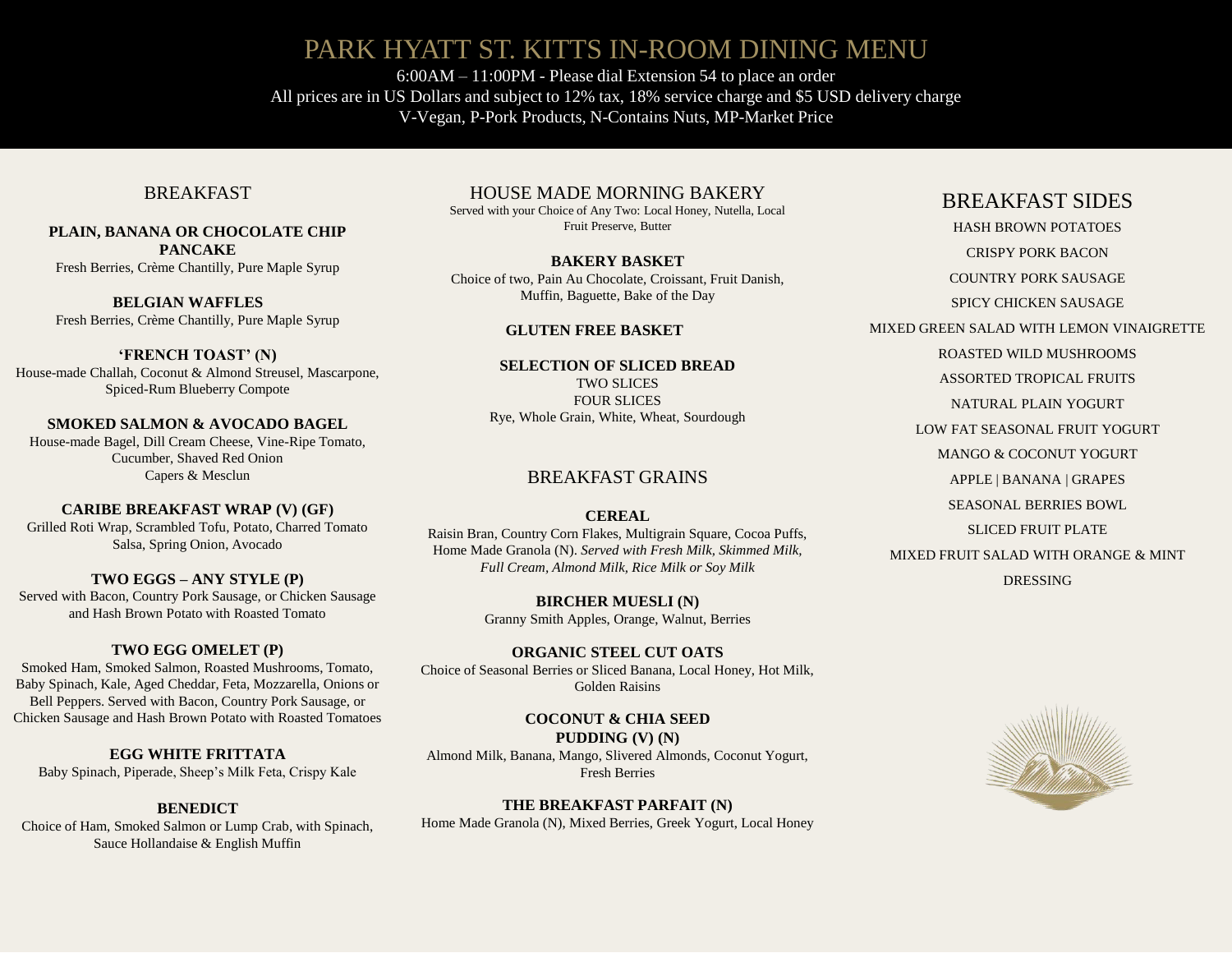# PARK HYATT ST. KITTS IN-ROOM DINING MENU

6:00AM – 11:00PM - Please dial Extension 54 to place an order All prices are in US Dollars and subject to 12% tax, 18% service charge and \$5 USD delivery charge V-Vegan, P-Pork Products, N-Contains Nuts, MP-Market Price

# YOUNG DINERS MENU



# *BREAKFAST*

**BREAKFAST SANDWICH** Scrambled Egg, English Muffin, Cheddar

> **FRENCH TOAST STICKS** Banana Cream, Maple Syrup

**JUNIOR'S BREKKY (P)** Egg Any Style, Toast, Hash Brown, Chicken Sausage, Pork Bacon

> **GOLDEN WAFFLE** Strawberry, Maple Syrup, Vanilla Cream

# *ALL DAY DINING*

Tomato, Cucumber, Ranch Dressing

**SEASONAL FRUIT SALAD** Strawberry Compote

**CHOOSE YOUR PANCAKE** Plain, Chocolate Chip or Blueberry, with Maple Syrup

> **CHEESE QUESADILLA** Served with Seasonal Fruit

**KIDS FISH FINGERS** Served with choice of Seasonal Veggies, Mixed Green Salad, Fruit, or French Fries

### **BABY GREEN SALAD CHICKEN NOODLE SOUP**

**CRISPY CHICKEN TENDERS** Served with choice of Seasonal Veggies, Mixed Green Salad, Fruit, or French Fries

**BUTTERED SPAGHETTI OR RIGATONI** Plain, Tomato, or Bolognaise

**KID'S MINI CHEESEBURGER**

Served with choice of Seasonal Veggies, Mixed Green Salad, Fruit, or French Fries

**FRENCH FRIES**

**ROASTED ORGANIC CHICKEN BREAST**

Served with choice of Seasonal Veggies, Mixed Green Salad, Fruit, or French Fries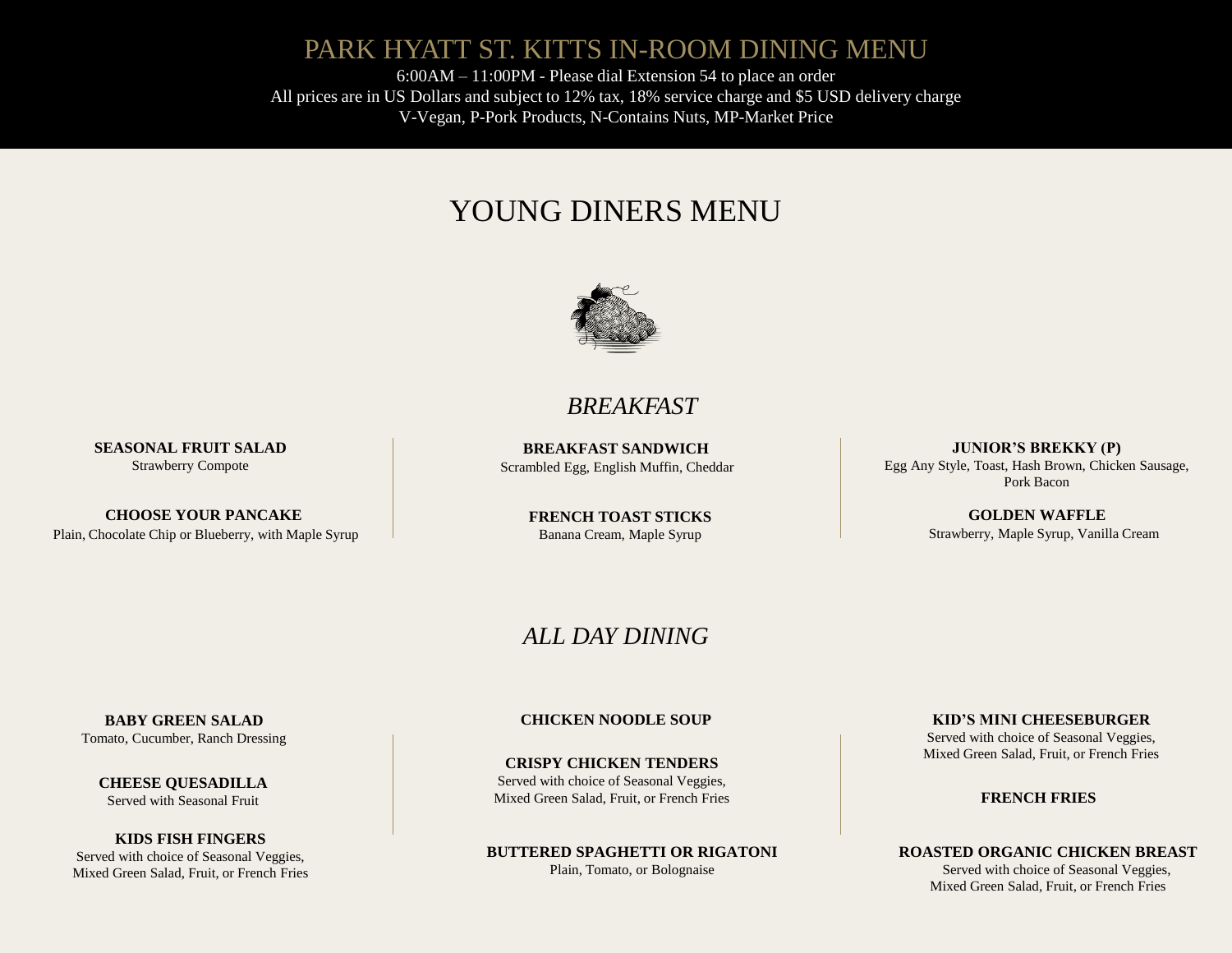# IN-ROOM DINING BEVERAGE MENU

6:00AM – 11:00PM - Please dial Extension 54 to place an order All prices are in US Dollars and subject to 12% tax, 18% service charge and \$5 USD delivery charge V-Vegan, P-Pork Products, N-Contains Nuts, MP-Market Price

### COFFEE AND TEAS

**COFFEE – REGULAR OR DECAFFINATED** 

Small Pot | Large Pot

**ESPRESSO BEVERAGES** Cappuccino | Latte | Macchiato | Americano | Solo Espresso | Extra Shot

#### **RARE TEA COMPANY LOOSE LEAF TEA**

English Breakfast | Earl Grey | Cloud | Sunset Oolong | Green Whole Leaf Tea | Jasmine Silver Tea | Wild Rooibos

### COLD BEVERAGES

**ASSORTED SOFT DRINKS** Assorted Coca Cola Soft Drinks

### **ICED TEA**

**BOTTLED WATER**  Sparkling - San Pellegrino | Small & Large Still - Acqua Panna | Small & Large

### JUICES AND SMOOTHIES

**LOCAL JUICE FAVORITES** Passionfruit, Moringa Green, Coconut Water

> **CHILLED JUICES** Grapefruit, Tomato, Apple, Mango

#### JUICES AND SMOOTHIES **Continued**

# FRESHY SQUEEZED

**NATURAL** – Carrot or Beetroot **DIGESTION** – Green Apple, Pineapple, Grape & Kale **DETOX** – Orange, White Grapes, Watermelon & Mint **ENERGIZER** – Beetroot, Spinach, Carrots, Apple & Dill Leaves **GREEN POWER** – Granny Smith Apple, Pineapple, Super Greens & Chia Seeds (N) **IMMUNIZER** – Red Cabbage, Pineapple, Pear & Ginger

### **SMOOTHIES**

**HEALTHY** Strawberry, Banana, Local Honey, Mint & Soy Milk

**ANTIOXIDANT** Blueberry, Pineapple, Orange & Ground Hazelnut (N)

> **PURE RECHARGE** Mango, Raspberry & Yogurt

**TROPICAL ACTIVATOR** Pineapple, Banana, Coconut Milk and Apple Juice

**THE GREEN ENERGY**  Avocado, Chia Seeds & Green Tea Gelato

### **IMPORTED BEERS LOCAL BEERS**

Stella Artois Carib Budweiser Skol Miller Lite Stag Corona Blue Moon Heineken



**BEERS**